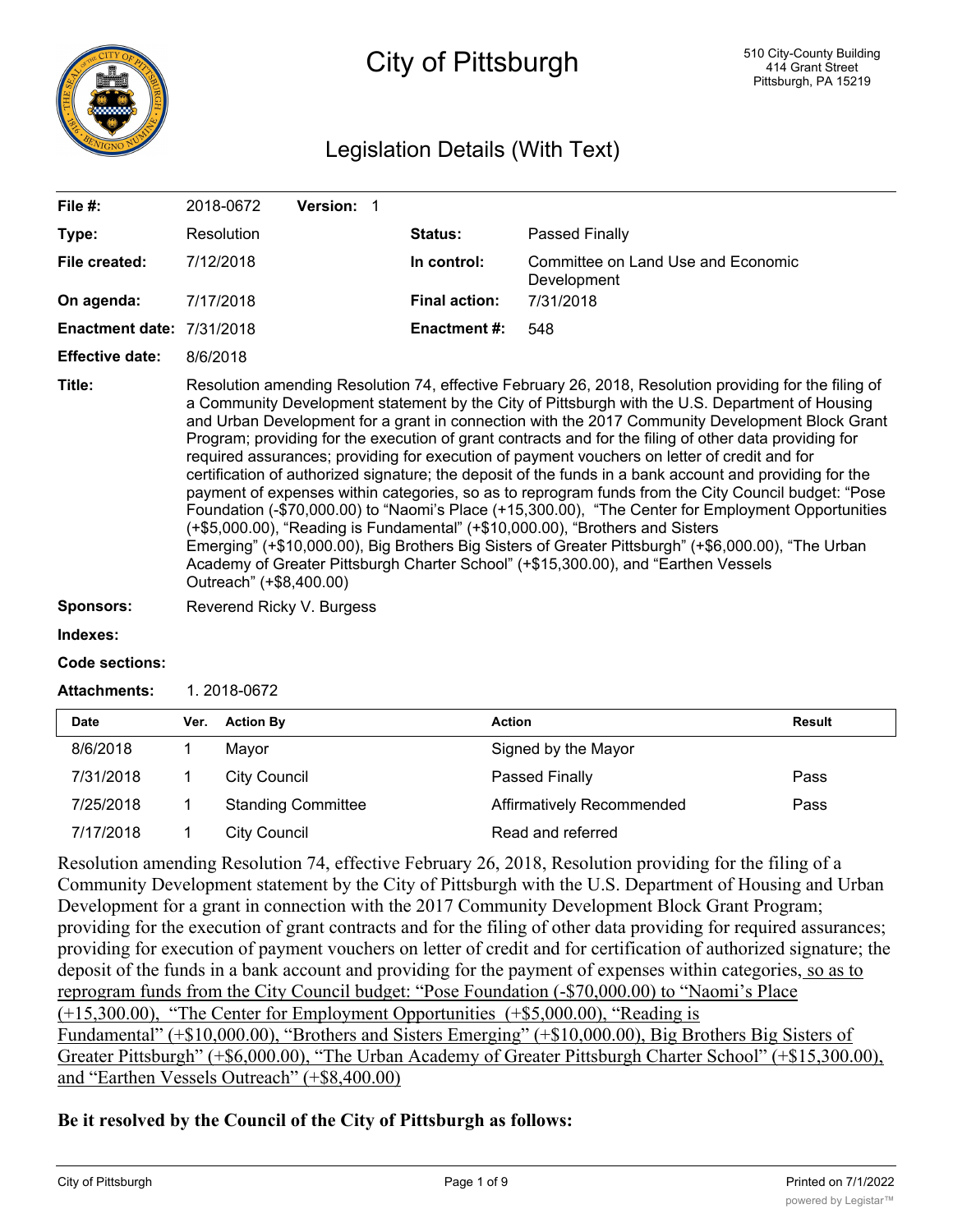### **File #:** 2018-0672, **Version:** 1

## **Section 1.**

Resolution No. 74, effective February 26, 2018**,** which presently reads as follows:

The Mayor of the City of Pittsburgh is hereby authorized to designate, for use by the City Controller, the following program categories for the 2017 Community Development Block Grant Program:

| City Council                      | 825,000.00   |
|-----------------------------------|--------------|
| <b>City Planning</b>              | 2,088,000.00 |
| <b>Human Relations Commission</b> | 100,000.00   |
| Mayor's Office                    | 315,000.00   |
| Parks & Recreation                | 750,000.00   |
| Personnel & Civil Service         | 1,000,000.00 |
| Public Works                      | 3,072,343.00 |
| Urban Redevelopment Authority     | 4,604,400.00 |

Is hereby amended to read as follows:

# **SEE ATTACHMENT**

| Organization                                           | Original Budget Changes + or - |              | <b>Revised Budget</b> |
|--------------------------------------------------------|--------------------------------|--------------|-----------------------|
| <b>City Council</b>                                    | 825,000.00                     |              | 825,000.00            |
| ACH Clear Pathways 0130045170.58101.00                 | 7,500.00                       |              | 7,500.00              |
| Allegheny West 0130161170.581010                       | 2,500.00                       |              | 2,500.00              |
| Angel's Place 0123096170.58101.00                      | 5,000.00                       |              | 5,000.00              |
| Bidwell Training Center 0123343170.58101.00            | 5,000.00                       |              | 5,000.00              |
| <b>Big Brothers Big Sisters of Greater Pittsburgh,</b> | 2,500.00                       | $+6,000.000$ | 8,500.00              |
| Inc. 0121313170.58101.00                               |                                |              |                       |
| Bloomfield-Garfield Corporation                        | 5,000.00                       |              | 5,000.00              |
| 0121132170.58101.00                                    |                                |              |                       |
| <b>Bloomfield Preservation and Heritage</b>            | 2,500.00                       |              | 2,500.00              |
| 0121133170.58101.00                                    |                                |              |                       |
| Brashear Association 0129755170.58101.00               | 16,000.00                      |              | 16,000.00             |
| Brashear Association/Henry Kaufman Food                | 2,500.00                       |              | 2,500.00              |
| Pantry/Arlington Food Bank                             |                                |              |                       |
| 0130099170.58101.00                                    |                                |              |                       |
|                                                        |                                |              |                       |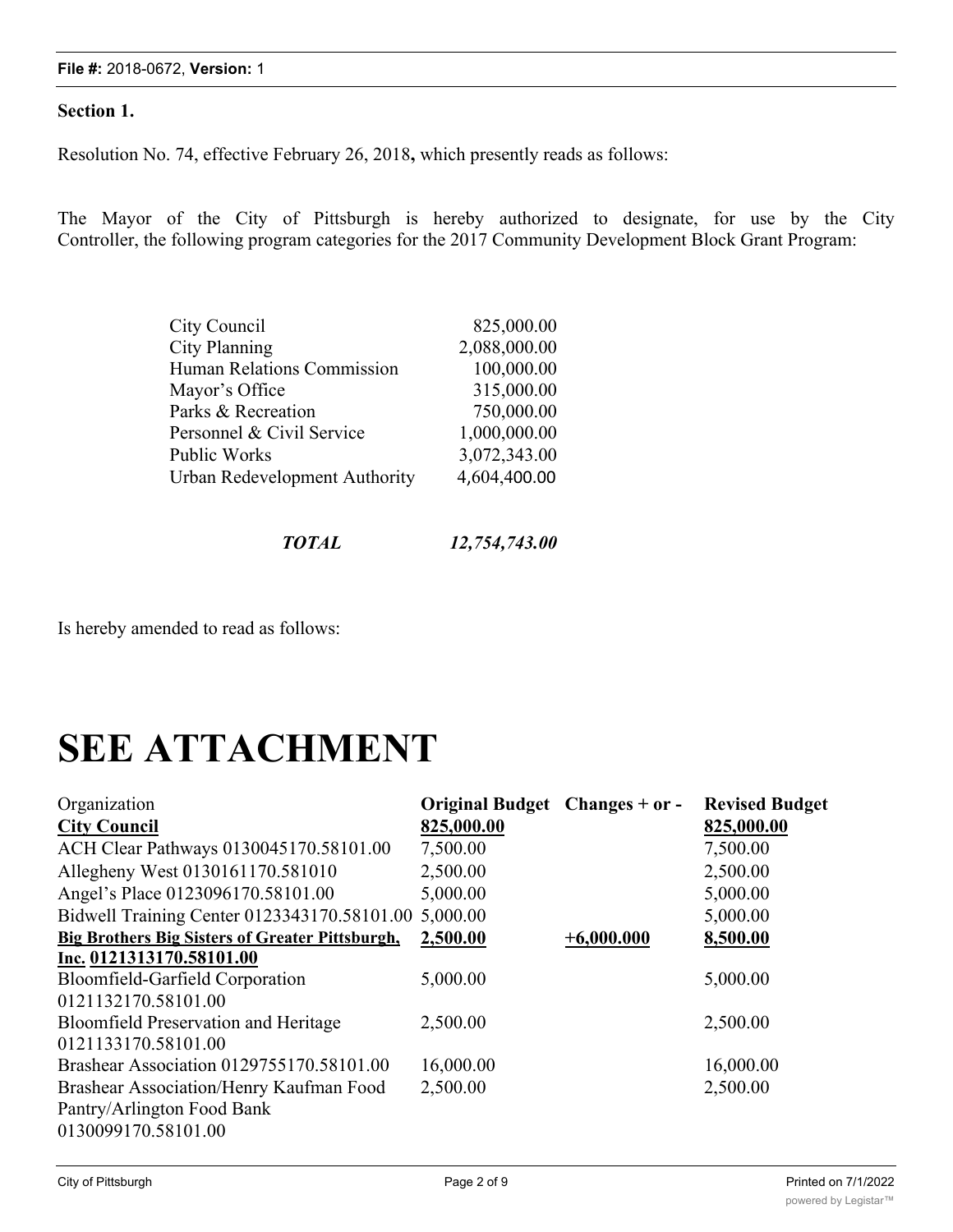| File #: 2018-0672, Version: 1                                                  |           |              |           |
|--------------------------------------------------------------------------------|-----------|--------------|-----------|
| Brighton Heights Senior Center<br>0130043170.58101.00                          | 2,500.00  |              | 2,500.00  |
| Brightwood Civic Group 0121142170.58101.00 2,500.00                            |           |              | 2,500.00  |
| <b>Brookline Christian Food Pantry</b>                                         | 10,000.00 |              | 10,000.00 |
| 0123130170.58101.00                                                            |           |              |           |
|                                                                                |           | $+10,000.00$ |           |
| <b>Brothers and Sisters Emerging</b>                                           | 0.00      |              | 10,000.00 |
| 0130073170.5810.00                                                             |           |              |           |
| <b>Building Bridges for Business</b>                                           | 2,500.00  |              | 2,500.00  |
| 0130100170.58101.00                                                            |           |              |           |
| Catholic Youth Association of Pittsburgh, Inc.                                 | 5,000.00  |              | 5,000.00  |
| 0121323170.58101.00                                                            |           |              |           |
| Center for Victims - Crisis Intervention                                       | 3,000.00  |              | 3,000.00  |
| 0128990170.58101.00                                                            |           |              |           |
| Center for Victims/Pittsburgh Mediation Center 5,000.00<br>0129972170.58101.00 |           |              | 5,000.00  |
| Children's Museum of Pittsburgh                                                | 2,500.00  |              | 2,500.00  |
| 0123101170.58101.00                                                            |           |              |           |
| <b>Community Human Services</b><br>0123179170.58101.00                         | 10,000.00 |              | 10,000.00 |
| Community Human Services / Oakland                                             | 5,000.00  |              | 5,000.00  |
| <b>Business Improvement District</b>                                           |           |              |           |
| 0123124170.58101.00                                                            |           |              |           |
| <b>Conservation Consultants</b>                                                | 2.500.00  |              |           |
|                                                                                |           |              | 2,500.00  |
| 0130151170.58101.00                                                            |           |              |           |
| D-2 DEK Hockey 0130158170.58101.00                                             | 5,000.00  |              | 5,000.00  |
| <b>Earthen Vessels Outreach</b>                                                | 0.00      | $+8,400.00$  | 8,400.00  |
| 0123240170.58101.00                                                            |           |              |           |
| East Allegheny Community Council                                               | 2,500.00  |              | 2,500.00  |
| 0121330170.58101.00                                                            |           |              |           |
| <b>East End Cooperative Ministries</b>                                         | 2,500.00  |              | 2,500.00  |
| 0129761170.58101.00                                                            |           |              |           |
| Elliott West End Athletic Association                                          | 2,500.00  |              | 2,500.00  |
| 0129763170.58101.00                                                            |           |              |           |
| <b>Economic Development South</b>                                              | 10,000.00 |              | 10,000.00 |
| 0130148170.58101.00                                                            |           |              |           |
| Elizabeth Seton Center 0121365170.58101.00                                     | 12,000.00 |              | 12,000.00 |
| <b>Emmaus Community of Pittsburgh</b>                                          | 2,500.00  |              | 2,500.00  |
| 0123304170.58101.00                                                            |           |              |           |
| <b>Fineview Citizens Council</b>                                               | 1,000.00  |              |           |
|                                                                                |           |              | 1,000.00  |
| 0121401170.58101.00                                                            |           |              |           |
| Friendship Circle 0130152170.58101.00                                          | 2,500.00  |              | 2,500.00  |
| Friendship Community Group                                                     | 7,500.00  |              | 7,500.00  |
| 0130076170.58101.00                                                            |           |              |           |
| Greater Pittsburgh Arts Council                                                | 2,500.00  |              | 2,500.00  |
| 0130077170.58101.00                                                            |           |              |           |
| Greater Pittsburgh Community Food Bank                                         | 70,500.00 |              | 70,500.00 |
| 0167146170.58101.00                                                            |           |              |           |
| HACP/Northview Heights                                                         | 2,500.00  |              | 2,500.00  |
| 0123036170.58101.00                                                            |           |              |           |
|                                                                                |           |              |           |

2,500.00 2,500.00

Brashear Association/Henry Kaufman Food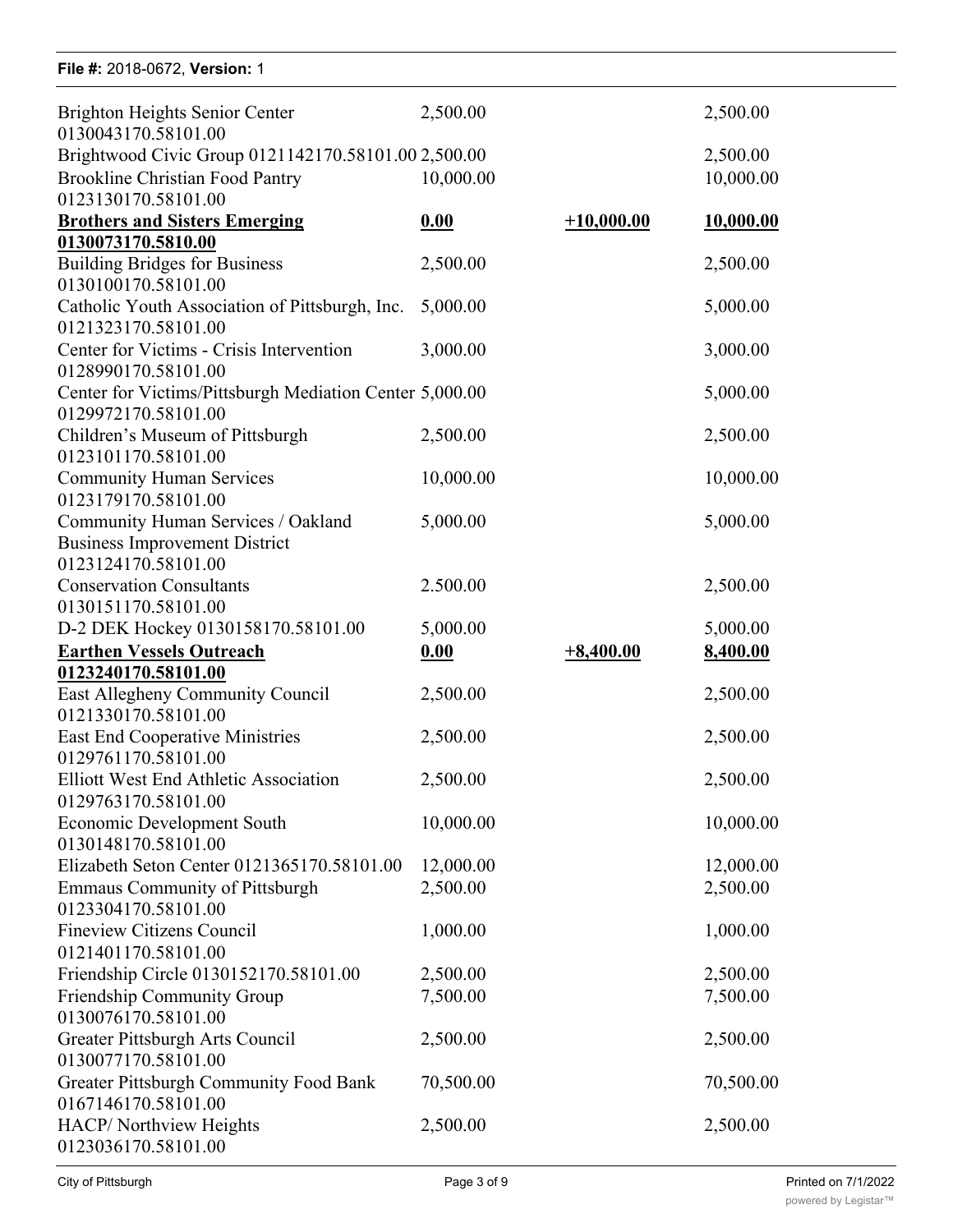### **File #:** 2018-0672, **Version:** 1 0167146170.58101.00 File #: 2018-0672, Version:  $\gamma$

| Hazelwood Initiative 0129131170.58101.00                              |           |              |           |
|-----------------------------------------------------------------------|-----------|--------------|-----------|
|                                                                       | 15,000.00 |              | 15,000.00 |
| Higher Achievement Inc 0130153170.58101.00 2,500.00                   |           |              | 2,500.00  |
| Hill District CDC 0121181170.58101.00                                 | 10,000.00 |              | 10,000.00 |
| Hill House Association 0121183170.58101.00                            | 7,500.00  |              | 7,500.00  |
| Hilltop Alliance 0130108170.58101.00                                  | 13,000.00 |              | 13,000.00 |
| H.O.P.E. for Tomorrow 0130121170.58101.00                             | 15,000.00 |              | 15,000.00 |
|                                                                       | 5,000.00  |              | 5,000.00  |
| Jewish Community Center - Young Men and<br>Women's Hebrew Association |           |              |           |
| 0123128170.58101.00                                                   |           |              |           |
| Jewish Family and Children's Service - Refugee 5,000.00               |           |              | 5,000.00  |
| Services 0130025170.58101.00                                          |           |              |           |
| Jewish Family and Children's Services - Career 2,500.00               |           |              | 2,500.00  |
| Development 0129757170.58101.00                                       |           |              |           |
| Jewish Family and Children's Services - Food                          | 6,000.00  |              | 6,000.00  |
| Pantry 0130103170.58101.00                                            |           |              |           |
| Lawrenceville Corporation                                             | 15,000.00 |              | 15,000.00 |
| 0123332170.58101.00                                                   |           |              |           |
| Lawrenceville United 0129855170.58101.00                              | 15,000.00 |              | 15,000.00 |
| Linden School PTA 0130094170.58101.00                                 | 2,500.00  |              | 2,500.00  |
| Little Sisters of the Poor 0130005170.58101.00 2,500.00               |           |              | 2,500.00  |
| Lower Bloomfield Unity Council                                        | 2,500.00  |              | 2,500.00  |
| 0121370170.58101.00                                                   |           |              |           |
| Lynn Williams Apartments                                              | 2,500.00  |              | 2,500.00  |
| 0123032170.58101.00                                                   |           |              |           |
| Macedonia Family and Community Enrichment 5,000.00                    |           |              | 5,000.00  |
|                                                                       |           |              |           |
|                                                                       |           |              |           |
| Center (FACE) 0129118170.58101.00                                     |           |              |           |
| Manchester Citizens Corp.                                             | 7,500.00  |              | 7,500.00  |
| 0129892170.58101.00                                                   |           |              |           |
| Naomi's Place 0129896170.58101.00                                     | 0.00      | $+15,300.00$ | 15,300.00 |
| National Council of Jewish Women                                      | 2,500.00  |              | 2,500.00  |
| 0121377170.58101.00                                                   |           |              |           |
| Neighborhood Academy 0130104170.58101.00 2,500.00                     |           |              | 2,500.00  |
| Northside Leadership Conference                                       | 5,000.00  |              | 5,000.00  |
| 0129784170.58101.00                                                   |           |              |           |
| Northside Leadership Conference Seniors                               | 8,000.00  |              | 8,000.00  |
| 0130162170.58101.0                                                    |           |              |           |
| Northside Senior Center 0130163170.58101.00 2,500.00                  |           |              | 2,500.00  |
| Northside Senior Programming                                          | 6,000.00  |              | 6,000.00  |
| 0130164170.58101.00                                                   |           |              |           |
| Northside Old Timers 0130009170.58101.00                              | 7,500.00  |              | 7,500.00  |
| Oakland Planning and Development Corp.<br>0121379170.58101.00         | 5,000.00  |              | 5,000.00  |
|                                                                       |           |              |           |
| Pa Cleanways of Allegheny County<br>0123365170.58101.00               | 8,000.00  |              | 8,000.00  |
| Parks and Recreation - Northside Senior                               | 2,500.00  |              | 2,500.00  |
| Programming 0130020170.58101.00                                       |           |              |           |
| Pennsylvania Resource Council                                         | 11,000.00 |              | 11,000.00 |

People's Oakland 0129970170.58101.00 2,500.00 2,500.00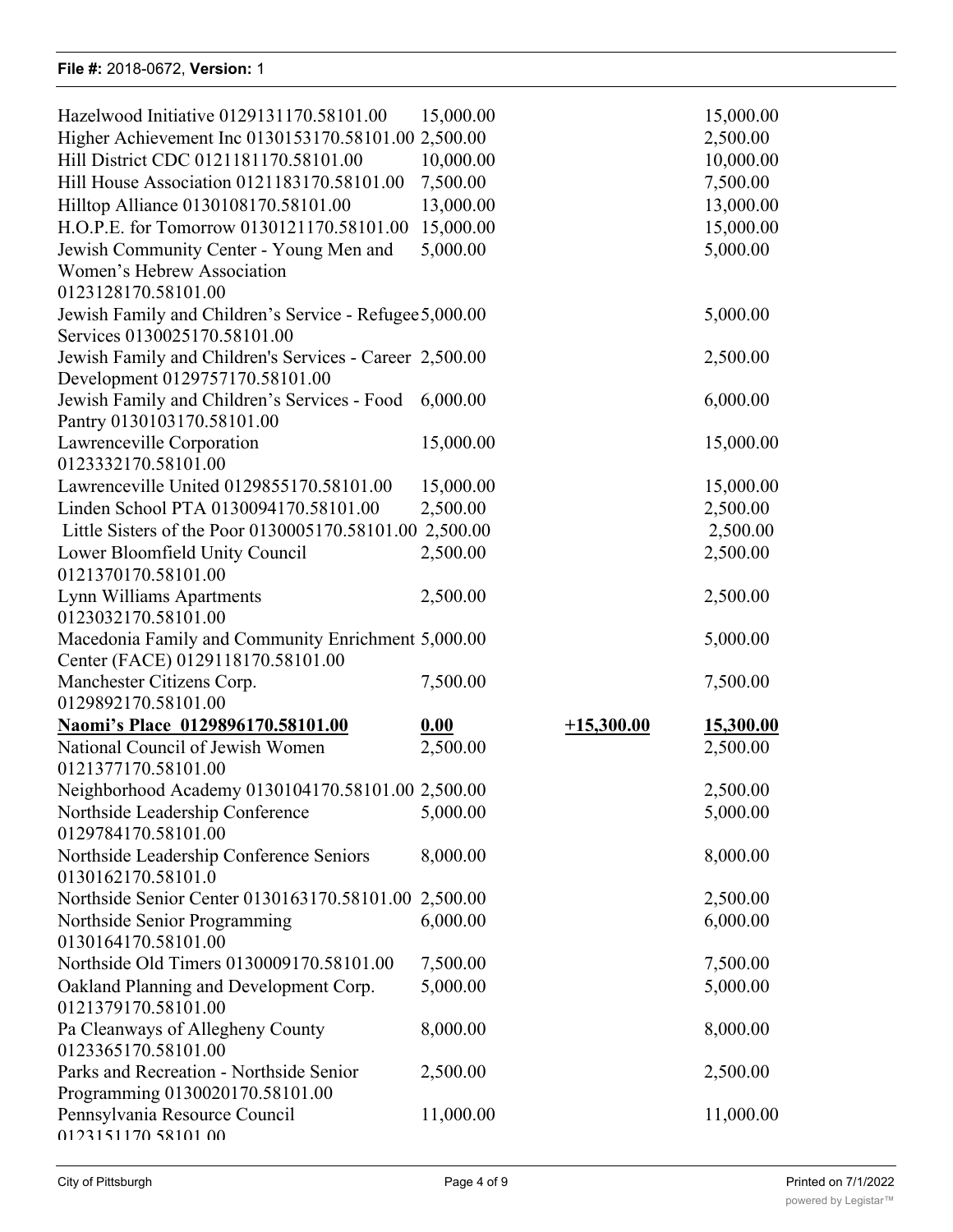### **File #:** 2018-0672, **Version:** 1 Programming 0130020170.58101.00 File #: 2018-0672, Version: 1

| V14010111000010100<br>People's Oakland 0129970170.58101.00               | 2,500.00  |              | 2,500.00             |
|--------------------------------------------------------------------------|-----------|--------------|----------------------|
| Persad Center 0121384170.58101.00                                        | 2,500.00  |              | 2,500.00             |
| Pittsburgh Action Against Rape                                           | 12,000.00 |              | 12,000.00            |
| 0129655170.58101.00                                                      |           |              |                      |
| Pittsburgh AIDS Task Force                                               | 7,500.00  |              | 7,500.00             |
| 0129787170.58101.00                                                      |           |              |                      |
| Pittsburgh Community Services - Hunger                                   | 64,000.00 |              | 64,000.00            |
| 0121390170.58101.00                                                      |           |              |                      |
| <b>Pittsburgh Community Services - Safety</b>                            | 16,000.00 |              | 16,000.00            |
| 0121391170.58101.00                                                      |           |              |                      |
| Pittsburgh Parks Conservancy                                             | 12,500.00 |              | 12,500.00            |
| 0123243170.58101.00                                                      |           |              |                      |
| Pittsburgh Project 0123198170.58101.00                                   | 10,000.00 |              | 10,000.00            |
| POISE Foundation 0123279170.58101.00                                     | 75,000.00 | $-70,000.00$ | 5,000.00             |
| Prayer and Deliverance Community                                         | 2,500.00  |              | 2,500.00             |
| Opportunities (PADCO) 0130149170.58101.00<br>Prevention Point Pittsburgh |           |              |                      |
| 0123289170.58101.00                                                      | 2,500.00  |              | 2,500.00             |
| Program to Aid Citizen Enterprise (PACE)                                 | 5,000.00  |              | 5,000.00             |
| 0121924170.58101.00                                                      |           |              |                      |
| The Promise Group 0130037170.58101.00                                    | 5,000.00  |              | 5,000.00             |
| <b>Reading is Fundamental</b>                                            | 3,500.00  | $+10,000.00$ | 13,500.00            |
| 0123052170.58101.00                                                      |           |              |                      |
| Rebuilding Together Pittsburgh                                           | 30,000.00 |              | 30,000.00            |
| 0123307170.58101.00                                                      |           |              |                      |
| Riverview Manor 0123054170.58101.00                                      | 2,500.00  |              | 2,500.00             |
| Saint Clair Athletic Association                                         | 4,000.00  |              | 4,000.00             |
| 0121272170.58101.00                                                      |           |              |                      |
| Saint Mark's Evangelical Lutheran / Brookline                            | 12,000.00 |              | 12,500.00            |
| Meals on Wheels 0130067170.58101.00                                      |           |              |                      |
| Saint Michael's Food Bank                                                | 2,500.00  |              | 2,500.00             |
| 0123264170.58101.00                                                      |           |              |                      |
| Saint Paul's Benevolent \$ Missionary Institute                          | 2,500.00  |              | 2,500.00             |
| 0123200170.58101.00                                                      |           |              |                      |
| Schenley Heights CDC 0129852170.58101.00                                 | 10,000.00 |              | 10,000.00            |
| <b>Shepherd Wellness Community</b>                                       | 10,000.00 |              | 10,000.00            |
| 0129791170.58101.00 Sheraden United<br>Methodist Church-Kidz Klub        | 5,000.00  |              | 5,000.00             |
| 0130046170.58101.00                                                      |           |              |                      |
| SLB Radio Productions 0130150170.58101.00                                | 8,000.00  |              | 8,000.00             |
| Southside Slopes Neighborhood Association                                | 2,500.00  |              | 2,500.00             |
| 0123291170.58101.00                                                      |           |              |                      |
| Southwest Pittsburgh CDC                                                 | 32,000.00 |              | 32,000.00            |
| 0123058170.58101.00                                                      |           |              |                      |
| Spring Hill Civic League 0121267170.58101.005,000.00                     |           |              | 5,000.00             |
| St. Ambrose Manor 0129909170.58101.00                                    | 2,500.00  |              | 2,500.00             |
| Steel City Boxing 0129982170.58101.00 Stop 7,000.00                      |           |              | 7,000.00<br>2,500.00 |
| the Violence Dittohurch 0120101170 50101 00                              | 250000    |              |                      |

**The Center for Employment Opportunities**

**0.00 +5,000.00 5,000.00**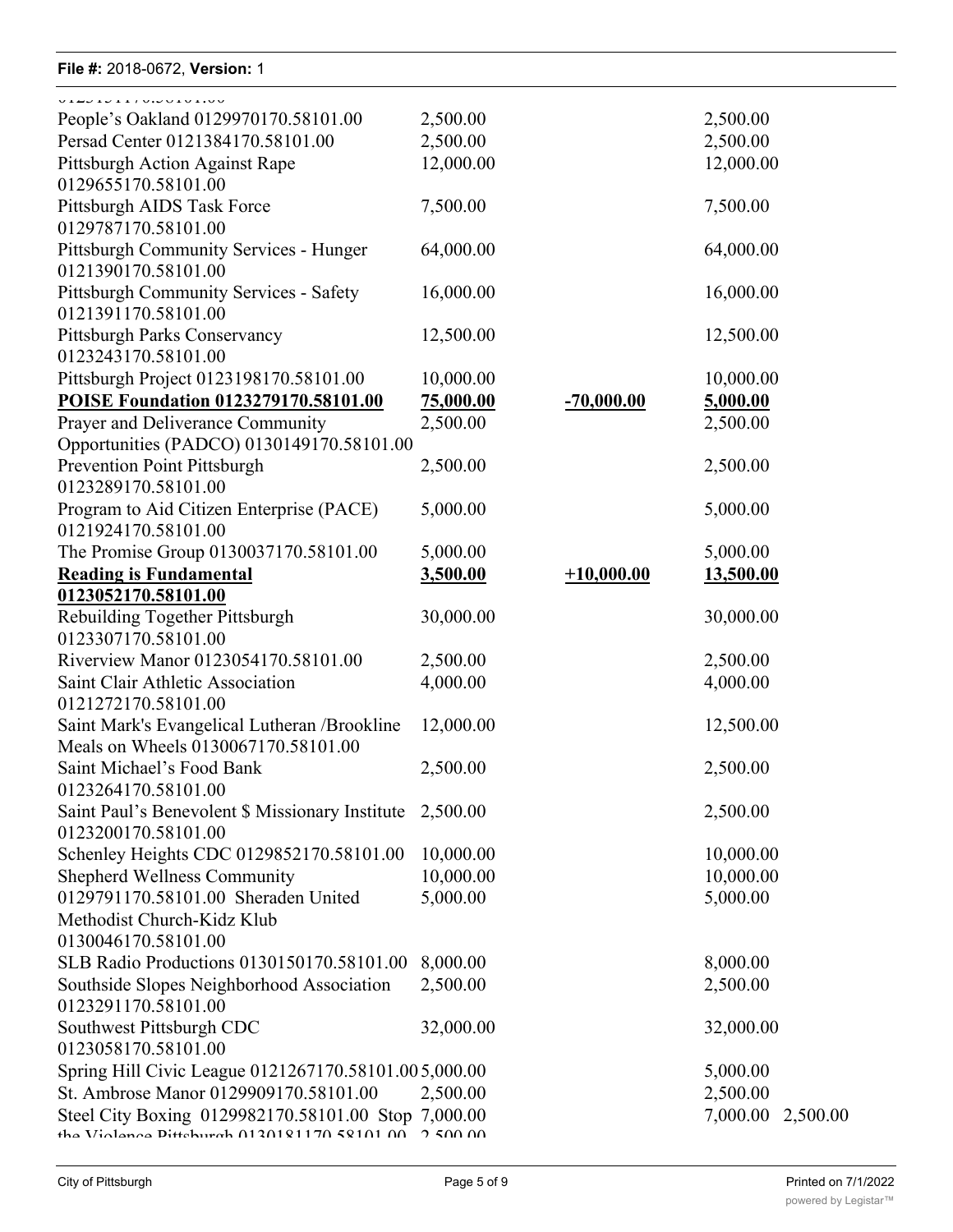## **File #:** 2018-0672, **Version:** 1 St. Ambrose Manor 0129909170.58101.00 2,500.00 2,500.00 THE  $\pi$ . 2010-0072, Version. 1

| <b>I</b> II <del>G</del> $\pi$ . ZU 10-007 Z, VEISIUII. T                                       |                       |              |                       |
|-------------------------------------------------------------------------------------------------|-----------------------|--------------|-----------------------|
| the violence riusouign 01301011/0.30101.00<br><b>The Center for Employment Opportunities</b>    | 2,000.00<br>0.00      | $+5,000.00$  | 5,000.00              |
| 0130205170.58101.00<br><b>The Urban Academy of Greater Pittsburgh</b>                           | 0.00                  | $+15,300.00$ | 15,300.00             |
| <b>Charter School 0130206170.58101.00</b>                                                       | 2,500.00              |              | 2,500.00              |
| Tree of Hope 0129866170.58101.00<br>Trinity Lutheran Church / Sheraden Baseball                 | 2,500.00              |              | 2,500.00              |
| 0130105170.58101.00                                                                             |                       |              |                       |
| Troy Hill Citizens Inc. 012979817058101.00                                                      | 3,000.00              |              | 3,000.00              |
| Union Project 0123125170.58101.00                                                               | 5,000.00              |              | 5,000.00              |
| Vietnam Veterans Leadership<br>0121292170.58101.00                                              | 2,500.00              |              | 2,500.00              |
| Washington Heights Athletic Association<br>0123261170.58101.00                                  | 2,500.00              |              | 2,500.00              |
| Washington Heights Ecumenical Food Bank<br>0121296170.58101.00                                  | 2,500.00              |              | 5,000.00              |
| Western Pennsylvania Conservancy<br>0126002170.58101.00                                         | 10,000.00             |              | 10,000.00             |
| Western PA School for the Blind<br>0123387170.58101.00                                          | 2,500.00              |              | 2,500.00              |
| Westside Mustangs Youth Football Athletic<br>Association 0130159170.58101.00                    | 2,500.00              |              | 2,500.00              |
| Women's Center and Shelter<br>0125046170.58101.00                                               | 6,000.00              |              | 6,000.00              |
| Zellous Hope 0130106170.58101.00                                                                | 3,000.00              |              | 3,000.00              |
| Zionist Organization of America<br>0123388170.58101.00                                          | 2,500.00              |              | 2,500.00              |
| <b>City Planning</b>                                                                            | <u>\$2,088,000.00</u> |              | <u>\$2,088,000.00</u> |
| Administration 1156332170.58101.00                                                              | 55,000.00             |              | 55,000.00             |
| ADA Compliance 1121151170.58101.00                                                              | 33,000.00             |              | 33,000.00             |
| Citizen Participation 1156900170.58101.00                                                       | 200,000.00            |              | 200,000.00            |
| <b>Community Based Organizations</b><br>1121000170.58101.00                                     | 600,000.00            |              | 600,000.00            |
| Personnel 1150000170.58101.00                                                                   | 1,100,000.00          |              | 1,100,000.00          |
| Urban League 1116303170.58101.00                                                                | 100,000.00            |              | 100,000.00            |
| <b>Commission on Human Relations</b>                                                            | 100,000.00            |              | 100,000.00            |
| <b>Commission Operations - Fair Housing</b><br>0538889170.58101.00                              | 100,000.00            |              | 100,000.00            |
| Mayor's Office                                                                                  | <u>315,000.00</u>     |              | 315,000.00            |
| Bidwell Training Center 0223343170.58101.00 3,750.00                                            |                       |              | 3,750.00              |
| <b>Bloomfield Garfield Corporation</b><br>0221132170.58101.00                                   | 3,750.00              |              | 3,750.00              |
| Brashear Association / Henry Kaufman Food<br>Pantry/ Arlington Food Bank<br>0.22000017070010100 | 7,500.00              |              | 7,500.00              |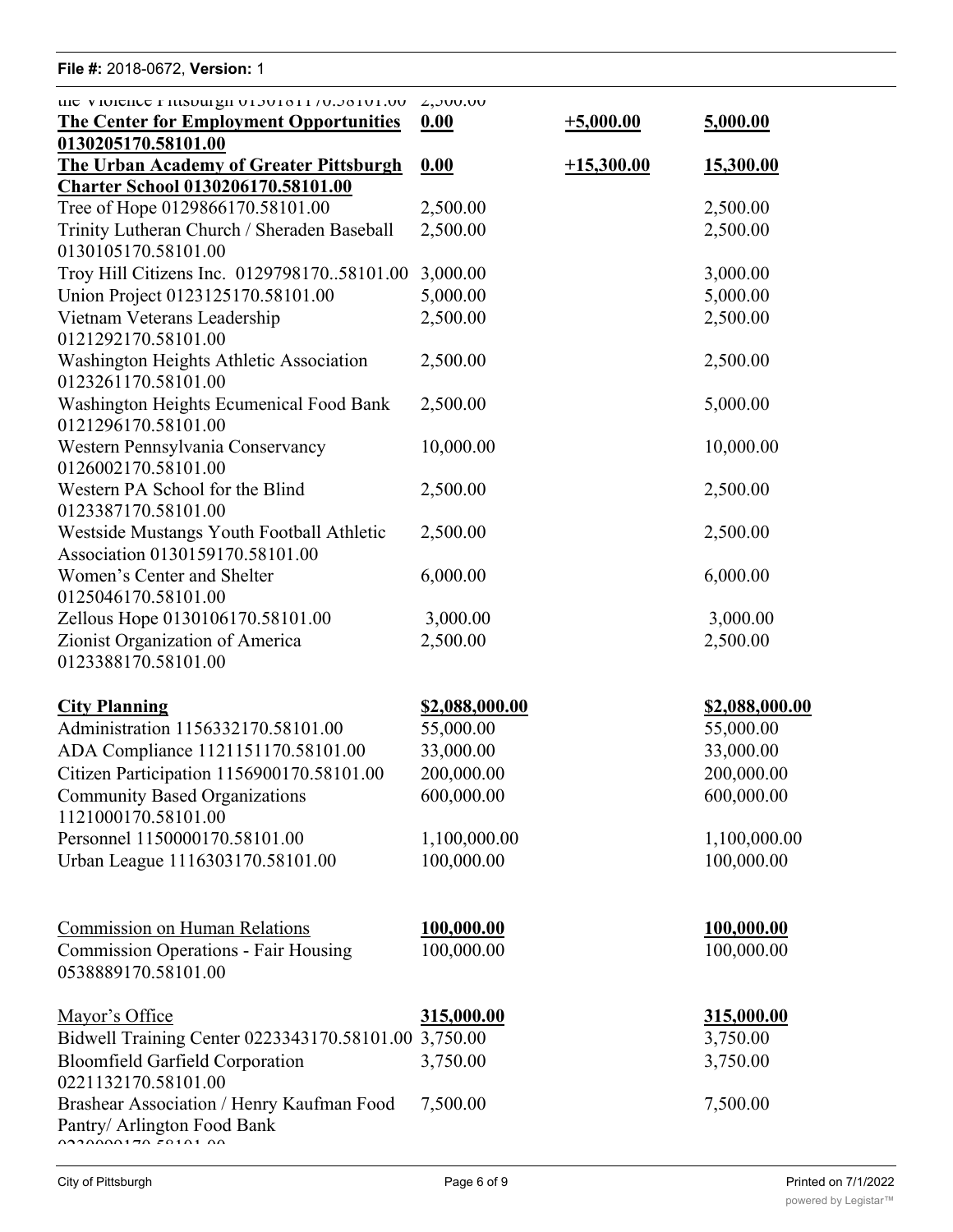# **File #:** 2018-0672, Version: 1

| 0230099170.58101.00                                                                        |           |           |
|--------------------------------------------------------------------------------------------|-----------|-----------|
| <b>Brookline Christian Food Pantry</b><br>0223130170.58101.00                              | 2,500.00  | 2,500.00  |
| Catholic Charities - Rosalia Center<br>0223092170.58101.00                                 | 2,500.00  | 2,500.00  |
| Center for Victims - Crisis Intervention                                                   | 37,500.00 | 37,500.00 |
| 0228990170.58101.00<br>Community Alliance of Spring Garden/East                            | 2,500.00  | 2,500.00  |
| Deutschtown 0223359170.58101.00<br><b>Community Empowerment Association</b>                | 3,750.00  | 3,750.00  |
| 0229838170.58101.00<br><b>Community Human Services</b>                                     | 3,750.00  | 3,750.00  |
| 0223179170.58101.00<br>Community Human Services / Oakland                                  | 2,500.00  | 2,500.00  |
| <b>Business Improvement District</b><br>0223124170.58101.00                                |           |           |
| East Allegheny Community Council<br>0221330170.58101.00                                    | 2,500.00  | 2,500.00  |
| <b>East End Cooperative Ministries</b><br>0229761170.58101.00                              | 3,750.00  | 3,750.00  |
| <b>Emmaus Community of Pittsburgh</b><br>0223304170.58101.00                               | 3,750.00  | 3,750.00  |
| <b>Fineview Citizens Council</b><br>0221401170.58101.00                                    | 2,500.00  | 2,500.00  |
| Garfield Jubilee Association<br>0221342170.58101.00                                        | 2,500.00  | 2,500.00  |
| Greater Pittsburgh Community Food Bank<br>0267146170.58101.00                              | 13,125.00 | 13,125.00 |
| Greater Pittsburgh Literacy Council<br>0230064170.58101.00                                 | 2,500.00  | 2,500.00  |
| Hazelwood Initiative 0229131170.58101.00                                                   | 2,500.00  | 2,500.00  |
| Hill House Association 0221183170.58101.00                                                 | 3,750.00  | 3,750.00  |
| Trini Homewood Concerned Citizens Council<br>0230138170.58101.00                           | 2,500.00  | 2,500.00  |
| Jewish Community Center - Young Men and<br>Women's Hebrew Association                      | 2,500.00  | 2,500.00  |
| 0223128170.58101.00                                                                        |           |           |
| Jewish Family and Children's Services - Food 2,500.00<br>Pantry 0230109170.58101.00        |           | 2,500.00  |
| Jewish Family and Children's Services - Career 2,500.00<br>Development 0229757170.58101.00 |           | 2,500.00  |
| Jewish Family and Children's Services -<br>Refugee Services 0230025170.58101.00            | 2,500.00  | 2,500.00  |
| Lawrenceville Corporation                                                                  | 3,750.00  | 3,750.00  |
| 0223332170.58101.00<br>Lawrenceville United 0229855170.58101.00                            | 3,750.00  | 3,750.00  |
| LifeSpan, Inc. 0230080170.58101.00                                                         | 5,625.00  | 5,625.00  |
| Little Sisters of the Poor 0230005170.58101.00 3,750.00                                    |           | 3,750.00  |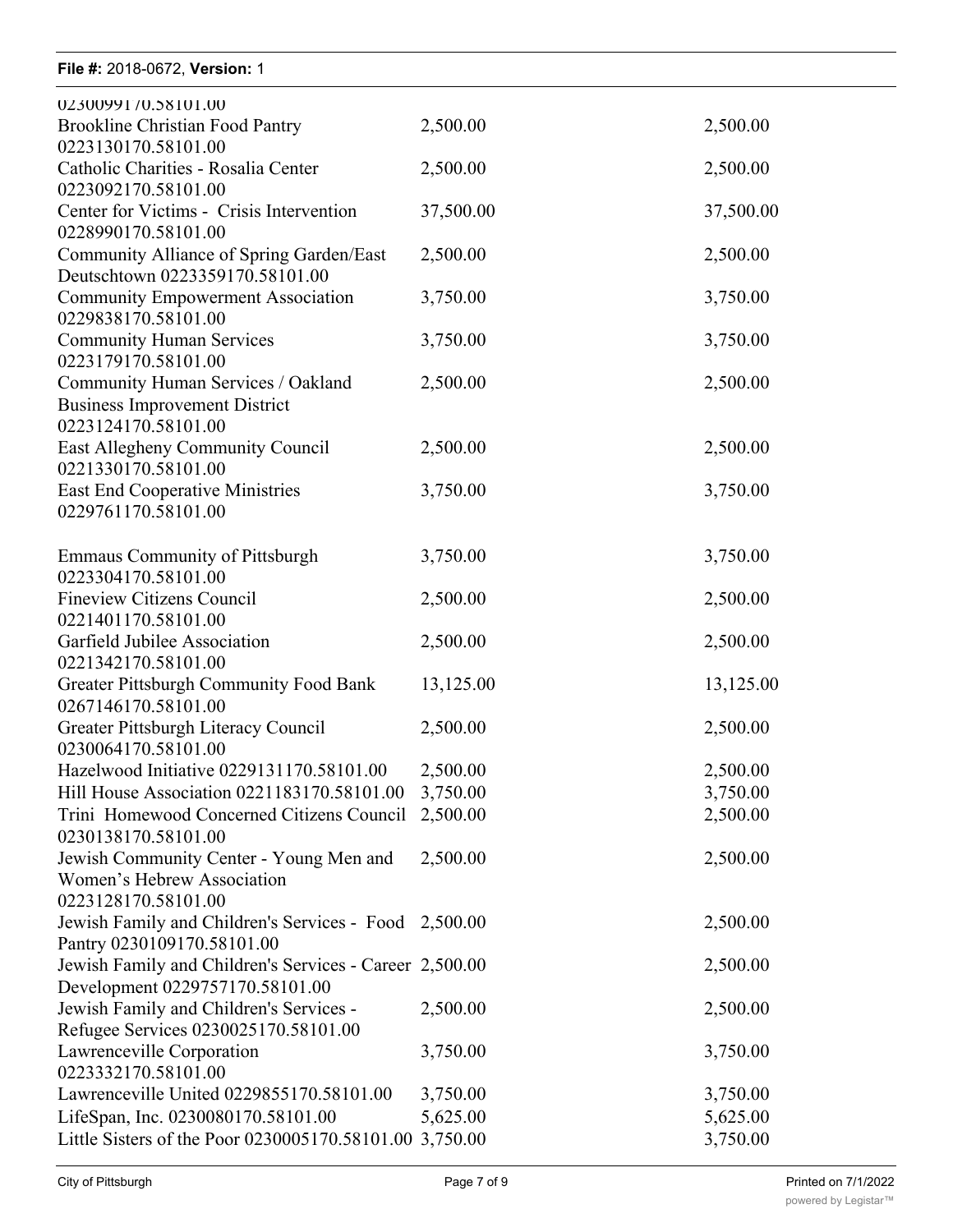| Macedonia Family & Community Enrichment                    | 3,750.00            | 3,750.00            |
|------------------------------------------------------------|---------------------|---------------------|
| Center (FACE) 0229118170.58101.00                          |                     |                     |
| Mt. Washington Community Development                       | 7,500.00            | 7,500.00            |
| Corporation 0223131170.58101.00                            |                     |                     |
| National Council of Jewish Women                           | 2,500.00            | 2,500.00            |
| 0221377170.58101.00                                        |                     |                     |
| Neighborhood Academy 0230110170.58101.00 2,500.00          |                     | 2,500.00            |
| Northside Community Development Fund /                     | 2,500.00            | 2,500.00            |
| Northside Chronicle 0223270170.58101.00                    |                     |                     |
| Oakland Planning & Development Corp<br>0221379170.58101.00 | 2,500.00            | 2,500.00            |
| Pennsylvania Resources Council                             | 2,500.00            | 2,500.00            |
| 0223151170.58101.00                                        |                     |                     |
| Pittsburgh Action Against Rape                             | 37,500.00           | 37,500.00           |
| 0229655170.58101.00                                        |                     |                     |
| Pittsburgh Project 0223198170.58101.00                     | 3,750.00            | 3,750.00            |
| <b>Prevention Point Pittsburgh</b>                         | 2,500.00            | 2,500.00            |
| 0223289170.58101.00                                        |                     |                     |
| Reading is Fundamental 0223052170.58101.00 2,500.00        |                     | 2,500.00            |
| Saint Andrew's Lutheran Church                             | 2,500.00            | 2,500.00            |
| 0229910170.58101.00                                        |                     |                     |
| <b>Shepherd Wellness Community</b>                         | 3,750.00            | 3,750.00            |
| 0229791170.58101.00                                        |                     |                     |
| <b>Sheraden Community Council</b><br>0223121170.58101.00   | 2,500.00            | 2,500.00            |
| Sheraden United Methodist Kidz Klub                        | 2,500.00            | 2,500.00            |
| 0230046170.58101.00                                        |                     |                     |
| Tree of Hope 0229866170.58101.00                           | 17,500.00           | 17,500.00           |
| Uptown Partners 0223298170.58101.00                        | 2,500.00            | 2,500.00            |
| Western Pennsylvania Conservancy                           | 37,500.00           | 37,500.00           |
| 0226002170.58101.00                                        |                     |                     |
| Women's Center and Shelter                                 | 37,500.00           | 37,500.00           |
| 0225046170.58101.00                                        |                     |                     |
| <b>YMCA OF Greater Pittsburgh</b>                          | 2,500.00            | 2,500.00            |
| 0230154170.58101.00                                        |                     |                     |
| Parks & Recreation                                         | <u>750,000.00</u>   | <u>750,000.00</u>   |
| <b>Senior Community Program</b>                            | 750,000.00          | 750,000.00          |
| 5015003170.58101.00                                        |                     |                     |
|                                                            |                     |                     |
| Personnel & Civil Service                                  | <u>1,000,000.00</u> | <u>1,000,000.00</u> |
| Neighborhood Employment Program                            | 150,000.00          | 150,000.00          |
| 0909660170.58101.00                                        |                     |                     |
| Pittsburgh Partnership Employment                          | 150,000.00          | 150,000.00          |
| 0906322170.58101.00                                        |                     |                     |
| Summer Youth Employment Program                            | 700,000.00          | 700,000.00          |
| 0906323170.58101.00                                        |                     |                     |